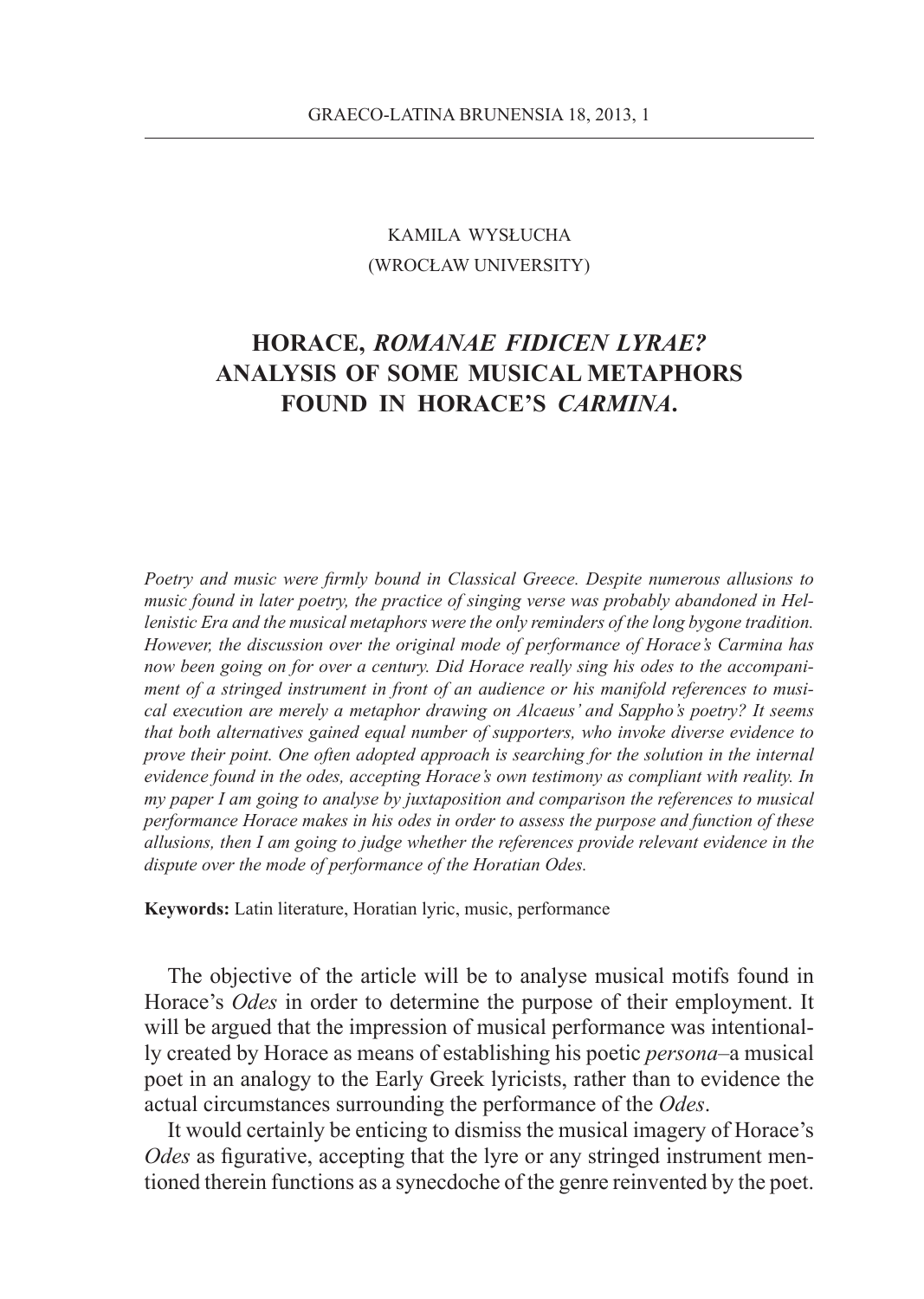In truth, such a stand can be easily supported and would not require profound argumentation, since many scholars take it for granted. However, the question of Horace's fictionising his poetry as song and providing his reader with an illusion of performance seems to demand some inquiry into his motivation. First of all, it is worth considering whether the line differentiating the literal from the figurative is always distinct enough to allow us to classify Horace's musical references under one of the two categories.<sup>1</sup> Sparing the superfluous details, I will respond to this question, stating that it is not. This fact lies at the root of the problem. But instead of venturing yet another reflection on the degree of figurativeness in Horace's musical images, I would like to adopt a different approach which will focus on their provenance and aim. My chief means of achieving this will be to confront Horace's treatment of musical semantic with the actual possibilities of performance in the context of Horace's objectives in the creation of his own lyric persona. Obviously, most of the musical figuration belongs to the self-referential and programmatic statements, thus rooting Horace firmly in the tradition of Early Lyric poets, but the mode of his deployment of these motifs is quite creative and therefore worth examining. If I ever dared add my voice to the debate over the enactment of Horatian lyric, I would point to the preconception and consistence of the poet's envisioning himself as a lyric *vates*, coupled with the minimal correspondence between his depictions of music and the musical practice in his day. Although not my primary concern, the quandary will always lurk in the background of any attempt to analyse the musical context in the lyric of Horace, being firmly attached to the issues of performance, figurativeness and referentiality. In my case the analysis of the "internal evidence", often invoked with regard to the diverse possibilities of performing Horatian *Odes*, will serve to disclose the patterns of thought Horace employed when constructing his musical imagery.

Presumably, the profound entanglement in the diverse poetic traditions of the Classical and Hellenistic eras can be claimed responsible for the abundance of references to music in the *Odes* which are unparalleled by any other poetic work.<sup>2</sup> The wide range of themes treated by Horatian lyric allows us to trace the ones most preferred for the association with musical sounds. We shall begin our reflection with musical context most skillfully

<sup>1</sup> Lowrie can be credited for a remarkable delineation of the problem with reference to the execution of Horatian *Odes*, Lowrie (2009: 63–97).

<sup>2</sup> Only Ovid's *Metamorphoses* almost match them in number cf. Wille (1967: 763– 764), which they owe largely to the popularity of musical myths. On the other hand, Catullus mentions music only in five of his *Carmina* cf. Wille (1967: 746). At the same time I would like to stress that I am going to refer to a selection of passages which best suit my line of argument.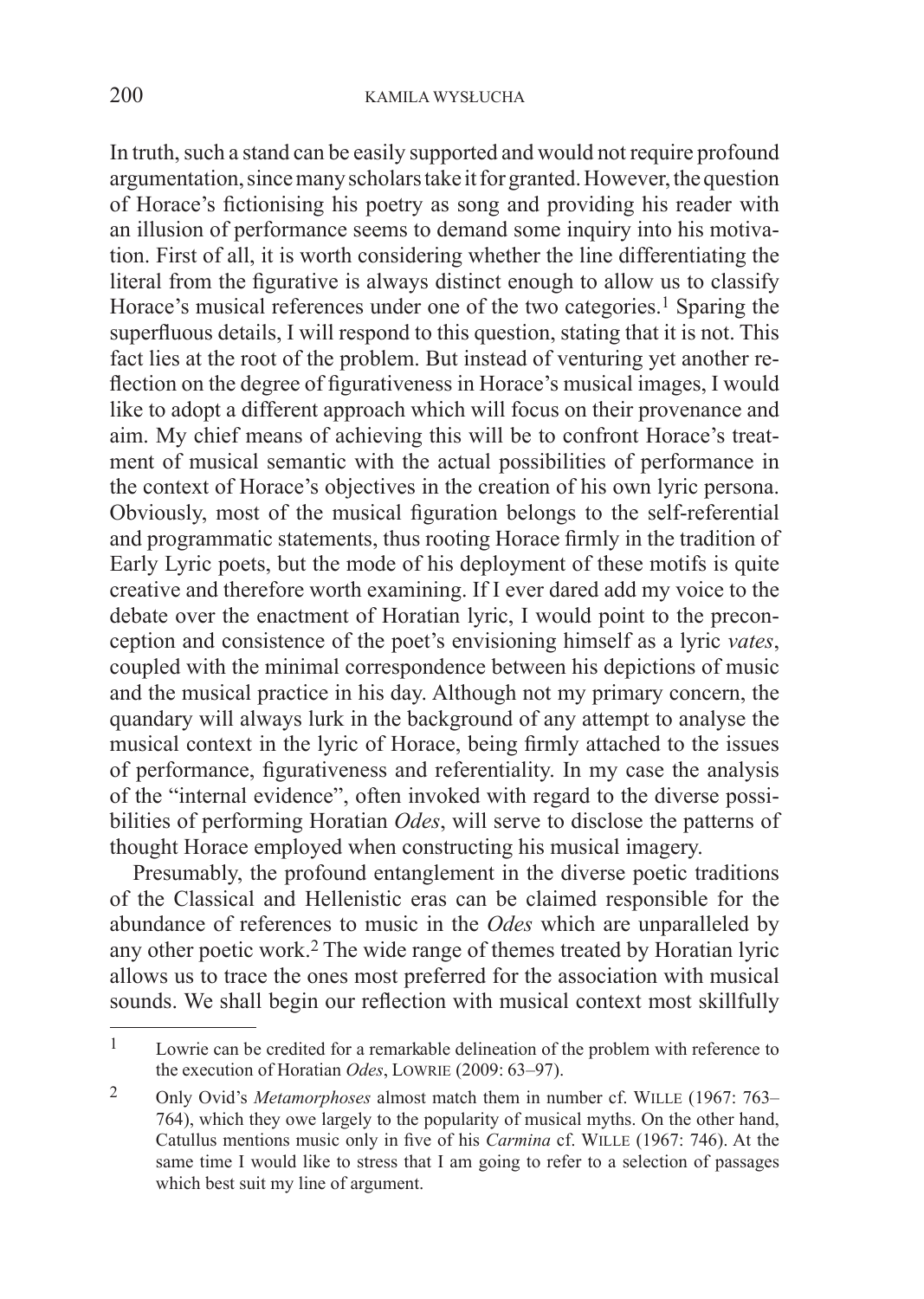used by Horace to one prevailing end–to establish himself as the *vates* in the likeness of Alcaeus.<sup>3</sup> This yearning is signaled at the very beginning of the collection of the *Odes* along with Horace's poetical program (1.1.29–36):

*Me doctarum hederae praemia frontium dis miscent superis, me gelidum nemus Nympharumque leues cum Satyris chori secernunt populo, si neque tibias Euterpe cohibet nec Polyhymnia Lesboum refugit tendere barbiton. Quod si me lyricis uatibus inseres, sublimi feriam sidera uertice.*

In this appeal to Maecenas, which crowns the first *Ode*, Horace sets out to elevate his profile by adept reference to Greek lyric tradition. He asks permission to be allowed into the circle of lyricists, $\frac{4}{3}$  although he considers himself already distinguished by gods and high above the common crowd. Despite being ostensibly Greek in character, the reference to lyric poetry contains a Latin note aimed at promoting Horace as a Latin successor of lyric heritage. This note, in the shape of *vatibus*, as it is noticed by the Nisbet– Hubbard commentary, resounds as an indirect opposition to *lyricis*, since its origin and meaning apparently derive from Old Latin.<sup>5</sup> Hence, it could be concluded that Horace endeavours to establish himself as a Latin lyricist by introducing recognised Latin accents into the traditional lyric form.6 On the other hand, the musical allusions are distinctly Greek in their nature, providing a Roman recipient with less familiar expressions associated rath-

<sup>&</sup>lt;sup>3</sup> On Horace's claim concerning the imitation of Alcaeus, see NISBET–HUBBARD (1999: xii). Other scholars also name Sappho as Horace's object of equally frequent *imitatio*, cf. Woodman (2002: 53). On Horace's models of Lesbos see Paschalis (2002).

<sup>4</sup> As Woodman observes, the Greek canon of lyricists comprised of nine poets and if Horace wanted to be included, he would either need to replace one poet or have the canon extended for him, WOODMAN (2002: 53–54). Cf. NISBET–HUBBARD (1999: 15). Feeney presents such a possibility only to dismiss it as a "desperately serious joke", since Horace must have been well aware of the fact that his ambition was merely a self-styled initiative, cf. Feeney (2009: 203–204).

<sup>5</sup> Nisbet–Hubbard (1999: 3). At the same time Lyons suggests that *vates* could be linked with Greek προφετής, cf. Lyons (2010: 13).

<sup>6</sup> Commager notes that, before Horace and Vergil, *vates* was not used in Latin with regard to poets. Their rendition was bore strongly on the Greek concept of poeta-prophet, cf. Commager (1962: 14).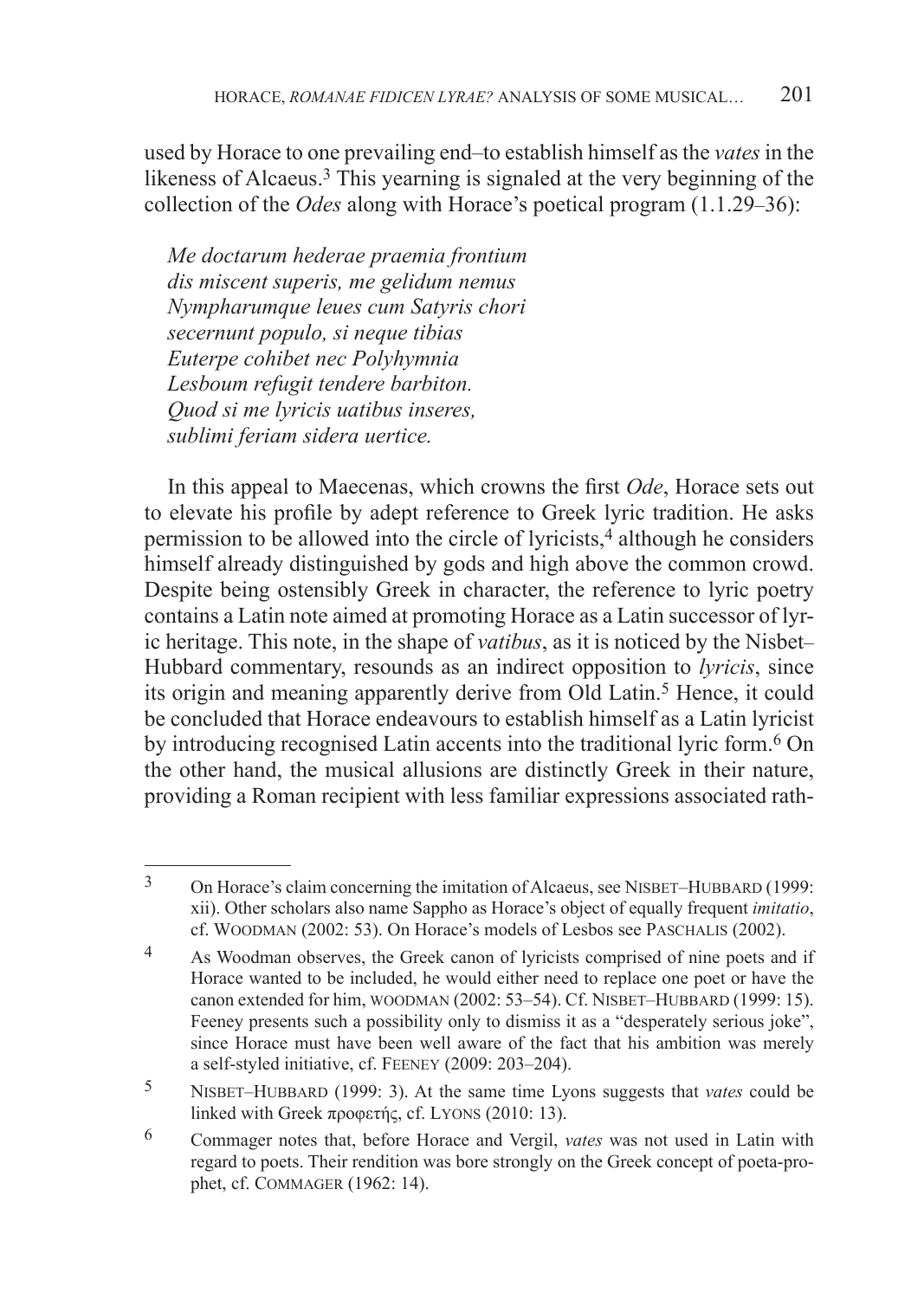er with Greek poetic legacy than the experience of everyday music.7 This observation is especially relevant with regard to *lesbous barbitos*, which constitutes a direct reference to Lesbian lyric, and, as some scholars claim, Sapphic poetry in particular.8 Whereas *barbitos* can be instantly identified as a symbol of Lesbian melic poetry, the role of the other instrument mentioned in the passage, *tibiae*, <sup>9</sup> cannot be equally easily determined. In fact, both instruments appear frequently in the *Odes* in connection with Muses, but it seems that Horace refrains from the clear differentiation of their function, since at times he allows the Muse to choose between them.10 It is also worth noting that the assignment of an attribute and a province to each Muse occurred much later, thus all efforts to associate an instrument with a particular Muse appear vain in this circumstance.11 Accordingly, since the *tibia* was not commonly linked with lyric poetry, its role in the Horatian musical references remains certainly more obscure than that of any stringed instrument he mentions. However, its repeated occurrence in the company

- 10 As Nisbet–Hubbard point out, the grouping of *tibia* and *lyra* also occurs in Pindar, although a choice is never offered, NISBET-HUBBARD (1999: 146).
- 11 Despite the fact that Euterpe was actually associated with auletics and aulody, her representation with *tibia* in this passage may not be altogether deliberate, especially as the instrument also appears in a configuration with other Muses, cf. 1.12.2. Although in the *Odes* Muses are frequently accompanied by instruments, Nisbet–Hubbard teach not to search too deeply for associations between them, NISBET-HUBBARD (1999: 283); cf. Jurewicz (1986: 62). Feeney also points out Horace's inconsistency concerning the choice of instruments for Muses, Feeney (2009: 205); cf. Commager (1962: 329).

<sup>7</sup> Interestingly, it is not entirely certain that Sappho and Alcaeus actually played the *barbitoi*, since, as West observes, they used a different word to denote their instruments and the famous visual depictions presenting them with *barbitoi* were made at least a century later, WEST (1992: 58). Anderson notes that both Alcaeus' and Sappho's poetry is almost free from any mention of *barbitos*, ANDERSON (1994: 73); nevertheless Jacobson is certain that the word was present in the unpreserved poetry of Sappho, Jacobson (1974: 283). For the famous depiction of the pair of lyric poets with *barbitoi* see BUNDRIK (2005: 100). The *barbitos* was apparently out of use in the Hellenistic Era, although Dionysius of Halicarnassus records its presents during religious rites at Rome, West (1992: 59). On *barbitos* in Horace see also Milanese in Mariotti (1997: 924). On the etymology and use of *barbitos* in the Classical period see SNYDER (1972).

<sup>8</sup> Cf. Woodman (2002: 53); Lyons (2010: 13).

<sup>9</sup> It should be observed that Horace is quite careless about the number of *tibiae* involved and uses the singular interchangeably with the plural, cf. *C*. 1.12.2; 3.4.1; *versus*  4.15.30; 4.9.5. Such a disregard towards details could mean that the instrument is not the center of attention and not necessarily that Horace at one time means a single, at the other a double pipe. Besides, the metonymic use of a single *tibia* to denote a double is quite a common practice in poetry.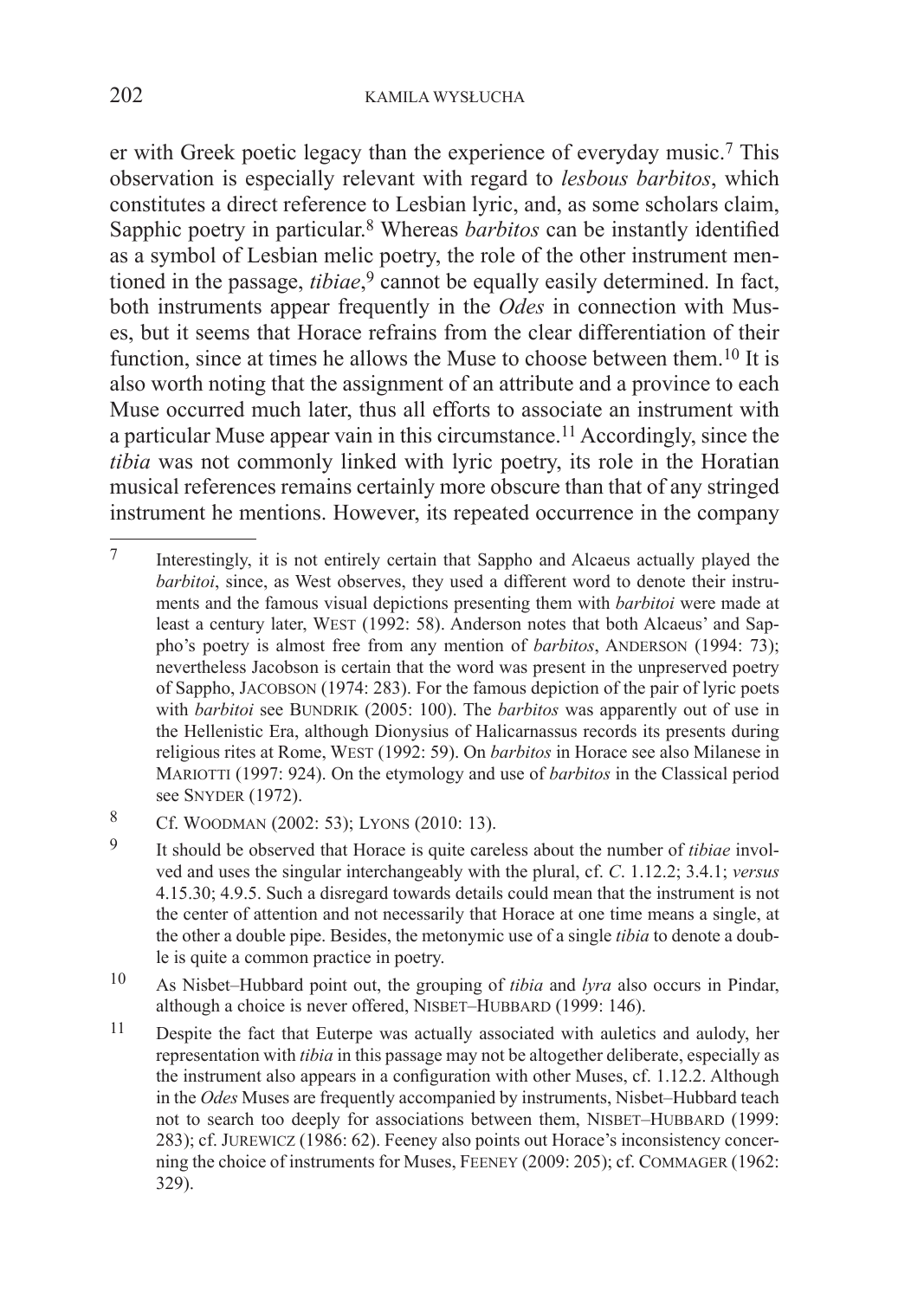of *lyra* or *cithara* may suggest that while the stringed instrument represents monody, the wind instrument stands for choral lyric, and as such may allude to Pindaric odes.12 It is definitely interesting to observe that Horace's musical imagery, although intended as an allusion to the Greek poetry of Archaic and Classical periods, draws strongly on the Hellenistic idea of a musical poet, suffice it to recall as a parallel Theocritus' wording which he chose to credit Simonides in the *Idyll* 16. 45–46.13 As it has already been noted in the footnotes, the allusions to *barbitos* in the earlier poets are scarce and at least obscure, while later poetry eagerly cherishes the instrument, despite the fact that for Theocritus as well as for Horace it was certainly obsolete.<sup>14</sup> A prominent feature of the majority of Horace's musical references is the portrayal of the archaic lyric poetry mediated by its Hellenistic reception.

Horace's efforts to establish himself as a Roman *vates* reach their peak in the third *Ode* of the fourth book. This time he applies musical motifs which usually accompanied the depiction of Muses to himself in order to strengthen the construction of his image as the principal Roman lyricist. While in the previous passage his superiority was only hinted at, now Horace does not hesitate to claim primacy in the lyric genre. Since he maintains to prevail in song and lead with song, his domain of preeminence is distinctly musical. Obviously, to institute himself in these roles he has to employ musical motifs, which may actually be presenting music as a metaphor of poetry. If we assumed that Horace indeed sang his verse, the metaphoric tenor of his claims would have to be abandoned.15 Can his words be taken literally? At this point I would like to ask roughly the same question as Lyons when he was trying to detach himself from the tradition of interpreting Horace only from a literary perspective.16 The question is: why did

- 13 This conclusion is reached on the basis of the text by Prauscello, which however, does not mention Horace, Prauscello in Acosta–Hughes (2011: 292).
- 14 Cf. Bundrick (2005: 24).

<sup>12</sup> Cf. Feeney (2009: 205), Lowrie (1997: 41). However, we have to note that the role of *tibia* as an instrument accompanying verse is still rather ambiguous. For instance, Anderson quoting West ascribes *auloi* accompaniment to elegy, ANDERSON 1994: 58. On the employment of *auloi* as an accompaniment for elegy see also CAMPBELL 1964. We cannot be entirely certain whether Greek *auloi* can always be identified with Latin *tibiae*. West suggests that Horace refers to the poets of Lesbos with *barbitos* while to Pindar with *tibiae*, WEST (1995: 6).

<sup>15</sup> It has been assumed that Horace's musical allusions are metaphorical, which does not exclude the possibility of their originally being intended for musical execution. However, it has to be stressed that certain parallels between the references, the lack of details and the general conventional treatment may suggest that Horace is employing metaphors rather than referring to the actual performance of his *Odes*.

<sup>16</sup> Cf. Lyons (2010: 16).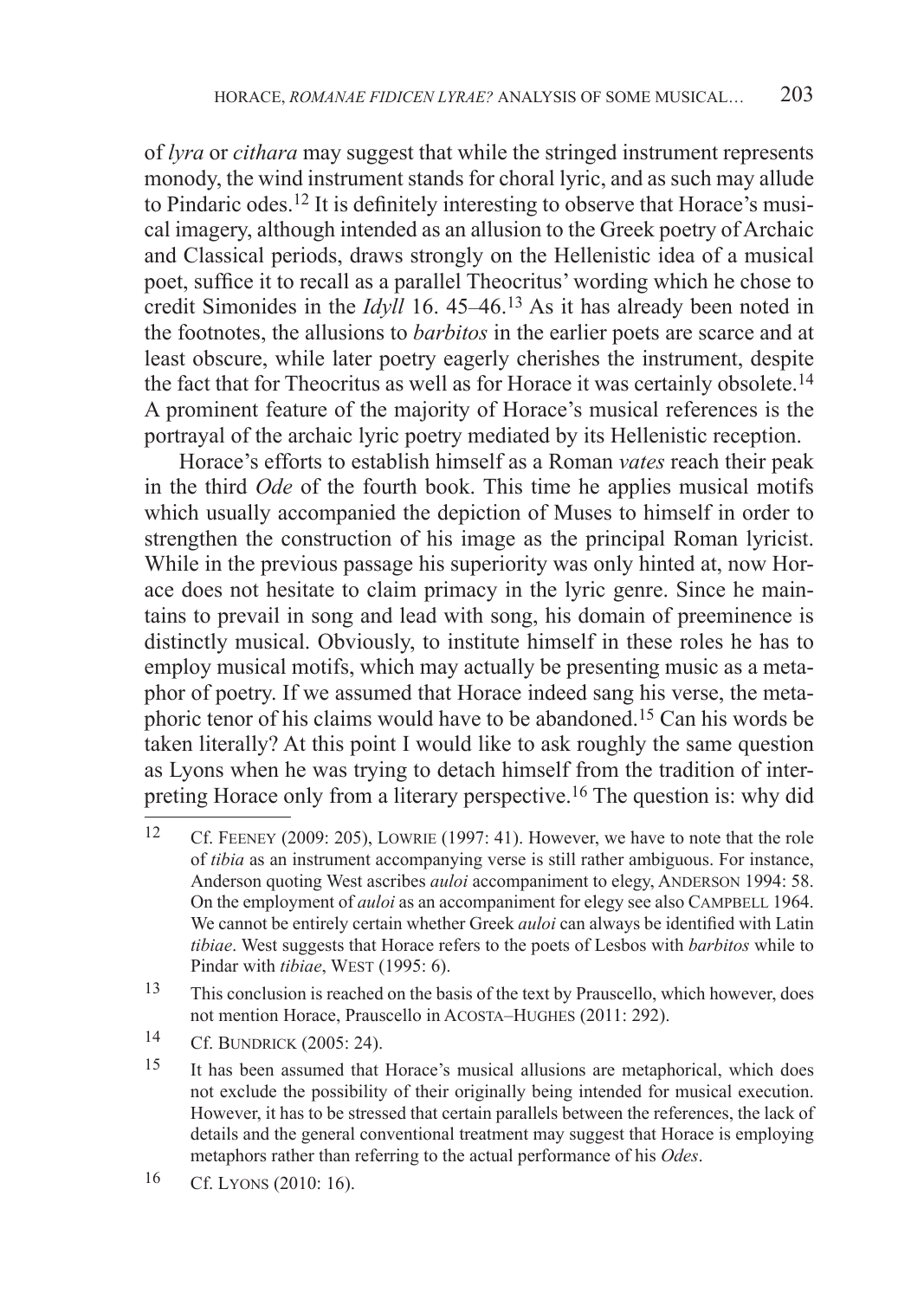Horace wish to be perceived as a musical poet? Yet, I am afraid that my conclusions are going to be quite independent from Lyons'. In order to answer the question, a thorough analysis of the motifs would be required. In *Ode* 4.3, which resounds with gratitude for the given talent, overtly musical references can be found in the two last stanzas, whereas other allusions in the shape of both *carmine* (4.3.12) and *choros* (4.3.15) do not carry explicit musical denotement (4.3.17–24):

*O testudinis aureae dulcem quae strepitum, Pieri, temperas, o mutis quoque piscibus donatura cycni, si libeat, sonum, totum muneris hoc tui est, quod monstror digito praetereuntium Romanae fidicen lyrae; quod spiro et placeo, si placeo, tuum est.*

The finale quoted above corresponds with the conclusion of the very first ode. While at the beginning of his lyric quest Horace asked for a place among *lyrici vates*, now he expresses his thanks for having secured it.<sup>17</sup> However, his self-referential remarks are at the very least obscure. It cannot be determined whether Horace was appointed this distinguished position by his audience, or fashioned himself in this way.<sup>18</sup> Certainly, the poet creates an impression that the title of *Romanae fidicen lyrae* was awarded him by his recipients. Then again, his dissatisfaction with the critical reception of his three first books of the *Odes<sup>19</sup>* might indicate that his present boast about his popularity does not altogether reflect the actual situation. Usurpation or not, we have to admit, that Horace's image as the Roman vates is very systematically built, perhaps a little bit too systematically to echo the spontaneous acclamation of his readers, and this could imply a certain degree of premeditation. Subsequent constituents of this image give the impression of being thoroughly considered and skillfully composed. In this

<sup>17</sup> Cf. Fraenkel (1957: 408); Commager (1962: 20); Wille (1967: 252); Syndikus (2001: 295); Woodman (2002: 53); Lyons (2010: 11).

<sup>18</sup> This question again draws attention to the reliability of Horace's own testimony. In this very ode, Horace implies that both talent and recognition were granted him rather than earned by him (*inter uatum ponere me choros*; *totum muneris hoc tui est*) and Fraenkel is ready to give him credit, judging the mixture of pride (*Romanae fidicen lyrae*) and humbleness (*si placeo*) so characteristic of Horace as proof of his genuineness, cf. Fraenkel (1957: 408–410).

<sup>19</sup> Fraenkel (1957: 339).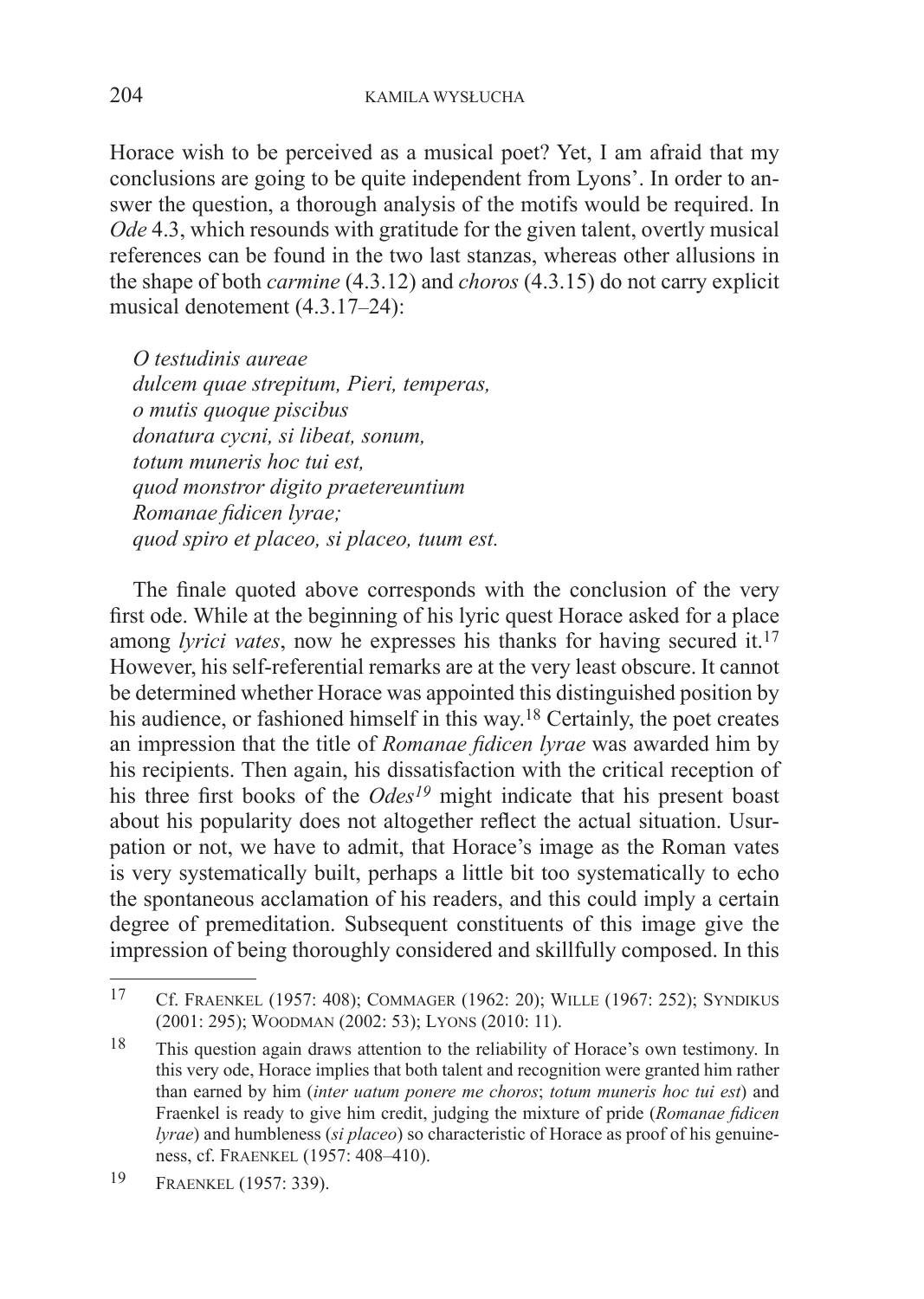*Ode* Horace employs *fidicen* in the sense of *vates*, enhancing in this way the meaning of the word, which in the more ordinary context denotes a *cithara*  or *lyra* player.<sup>20</sup>

In *Ode* 4.6, which contains a more direct allusion to the performance of the *Carmen Saeculare* than 4.3.21 Horace extends his position of national *vates* by adding the function of *chorodidaskalos.* The leader of the chorus, which might have been regarded as an ordinary musical occupation, acquires in Horace's rendition a didactic quality. Horace is far from being satisfied with conducting a choir of girls and boys during public festivities, he wants to be perceived as their spiritual and moral leader instead.<sup>22</sup> Besides, the metaphor allowing Horace to present himself as combining the roles of *vates* and χοροδιδάσκαλος, poet and leader, perfectly accords with the Augustan policy of moral regeneration.23 In the final stanzas of *Ode* 4.6, the versatile role of Roman *vates* is presented in its extensiveness (4.6.25–44):

*Doctor argutae fidicen Thaliae, Phoebe, qui Xantho lauis amne crinis, Dauniae defende decus Camenae, leuis Agyieu.*

*Spiritum Phoebus mihi, Phoebus artem carminis nomenque dedit poetae. Virginum primae puerique claris patribus orti,*

*Deliae tutela deae, fugacis lyncas et ceruos cohibentis arcu, Lesbium seruate pedem meique pollicis ictum,*

<sup>20</sup> The Greek counterpart of the Latin *fidicen* could perhaps be κιθαρώδoς, although *fidicen* is more capacious, since it does not specify a stringed instrument. Also the suffix *-cen* does not imply the vocal aspect as strongly as it is suggested in κιθαρώδος, cf. Liddle– Scott *s.v.*; *cano* could mean *to play* and not necessarily *to play and sing*. On the meaning of *fidicen* see Lewis–Short, *s.v.*

<sup>21</sup> On the circumstance and evidence of performance of the *Carmen Saeculare* see Putnam (2000: 1–8); Lowrie (2009: 127–135).

<sup>22</sup> Cf. Lyons (2010: 79).

<sup>23</sup> Commager notes that the didactic and sacerdotal function of a poet suggested in the term *vates* well answered the requirements of Augustus' program of reforms, Commager (1962: 14). See also Lyons (2010: 79).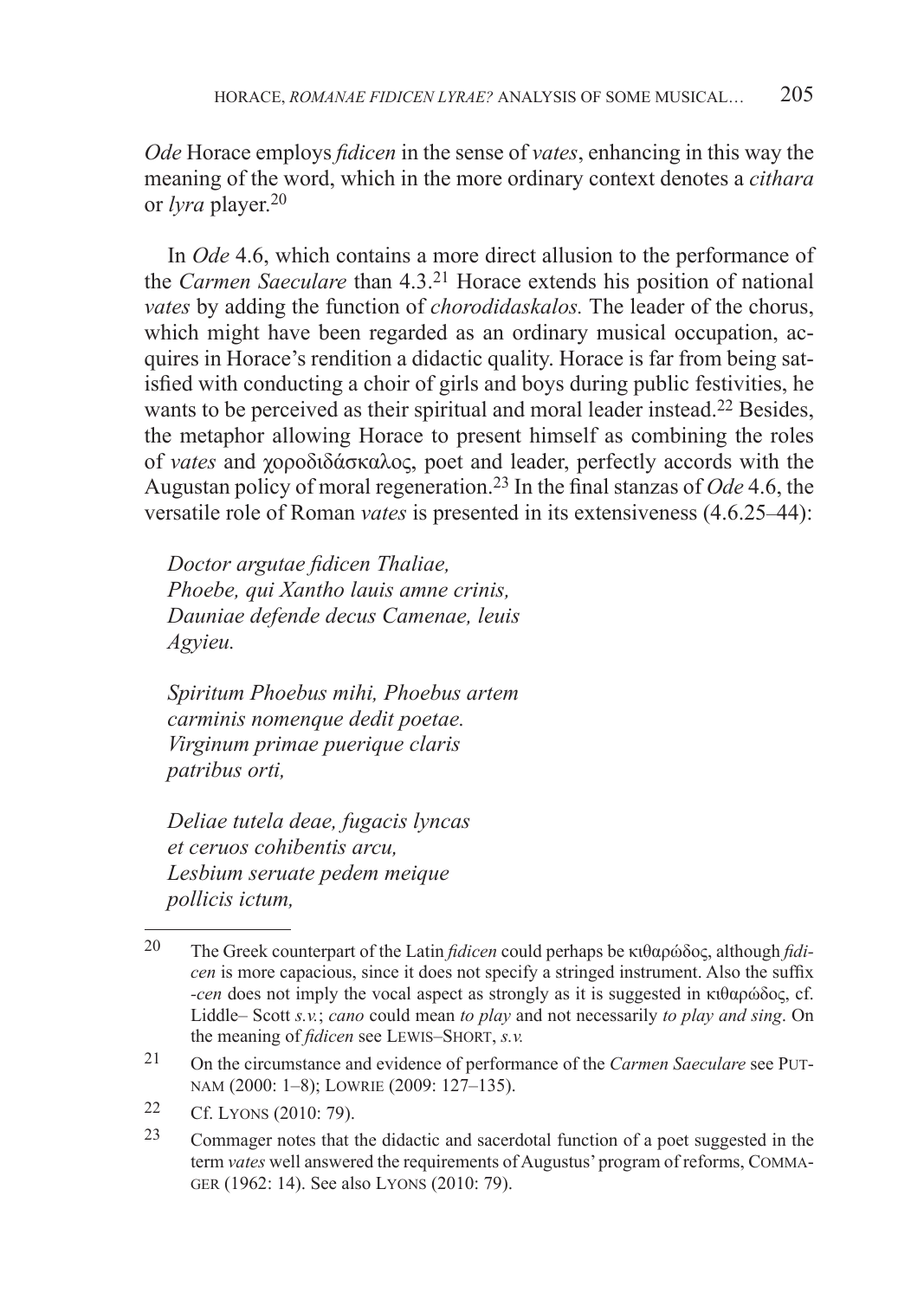*Nupta iam dices: 'Ego dis amicum, saeculo festas referente luces, reddidi carmen docilis modorum uatis Horati.'*

In each of the quoted stanzas Horace adopts a different role, embodying respectively, though in the first case indirectly, *fidicen*, *poeta,*  χοροδιδάσκαλος and *vates*. Before continuing the discussion on the musical connotations of subsequent roles, it is necessary to examine the connection Horace forms between himself and Apollo. The first of the quoted stanzas captures the god, and not the poet, in the musical function. However, *fidicen* could be also extended to the poet himself, since the parallel between him and Apollo is quite apparent.<sup>24</sup> First of all, Apollo plays all the roles Horace is just about to ascribe to himself: of a poet, leader of the chorus (of Muses) and *vates*. Furthermore, the parallel seems to be emphasised by the reference to the didactic role of both: *doctor*–Apollo the teacher, and *docilis*–taught plausibly by Horace.<sup>25</sup> There seems to be a good reason why the poet decided to relate *fidicen* to Apollo instead of himself. It should be remembered that the performance of the *Carmen Saeculare* took place in front of the temple dedicated to Apollo *kitharodos*<sup>26</sup> which might be why Horace is especially keen to put a stress on the god's province.<sup>27</sup> When Horace transfers the reader's attention to himself, he gradually replaces the god in the oncoming functions. At first he is careful to acknowledge that

<sup>24</sup> At the same time, we should bear in mind all the places in which Horace applies *fidicen* to himself. The best example could be found in the previously quoted passage.

<sup>25</sup> Cf.Wille (1967: 246, 252). Lowrie observes that Horace's role in the process of teaching, whose effect is *docilis*, is at the least ambiguous and should not be taken for granted, Lowire (2009: 87).

<sup>26</sup> Cf. Fraenkel (1957: 402).

 $27$  In this place we should be careful to pay attention again to the differences between Latin *fidicen* and Greek κιθαρώδoς. The more exact rendition of the Greek term is *citharoedus*, which implies not only playing a stringed instrument but also accompanying the instrumental melody with the voice, while *fidicen* is usually devoid of vocal connotations. Only in poetry, and by Horace especially, just as in this instance, does the denotement of *fidicen* approach the meaning of *citharoedus*, cf. Fraenkel (1957: 409); OLD s.v. *fidicen* and *citharoedos*. There are two possible ways of interpreting the meaning of *fidicen* in this context. Either it simply denotes a *cithara*-player or *vates*. In the latter case, *fidicen* and *vates* from the last stanza would frame the allusions to the performance of the *Carmen Saeculare*, enabling identification between Horace and Apollo κιθαρώδoς (however not with Apollo embodying Augustus). On a similar interpretation of Apollo's role in Horatian lyric see Miller in PASCHALIS (2002: 125).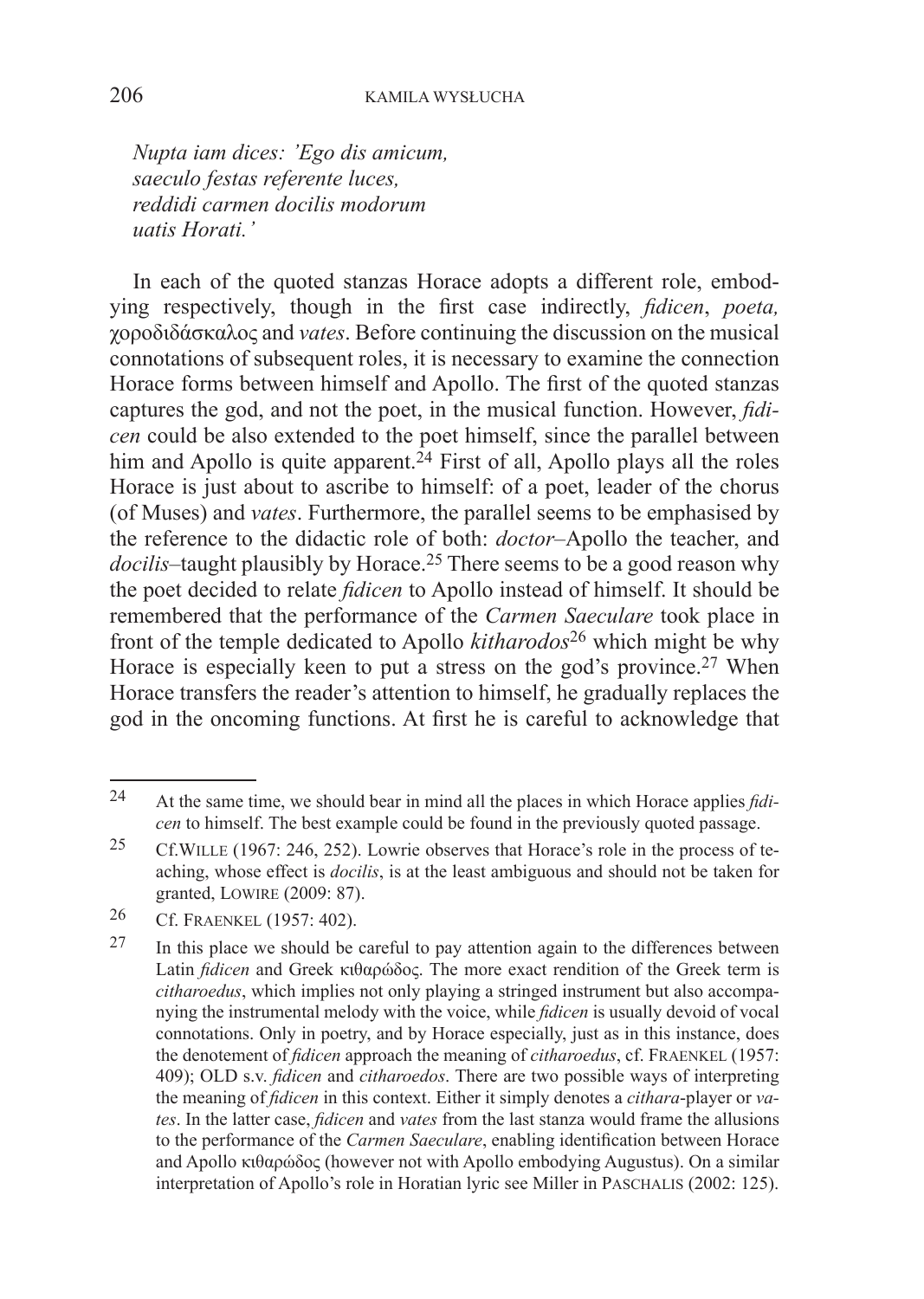Apollo secured him the name of a poet,<sup>28</sup> but at the very end he retains the title of vates entirely for himself by attaching it to his own name.29 And although the functions intersect with each other, since *vates* customarily encompassed the roles of *fidicen* and *poeta*, we can detect a certain gradation formed by sequencing the functions according to their significance and capacity. It seems that *vates* stands above the other functions, bringing them together, because Horace apparently is most proud of having acquired this role,30 while *fidicen* occupies the lowest position in the hierarchy. *Poeta*, placed one level higher, as in the Greek tradition, accompanies his verse on *lyra*. <sup>31</sup> On the next level we encounter χοροδιδάσκαλος whose work is performed by the choir and he himself directs the performance *sui pollicis ictu*. With this reference, Horace places himself next to Greek choral lyric poets such as Alcman or Pindar.32 Finally, *vates* crowns the gradual ascent, combining all the roles. It should be noted that Horace furnishes *vates*  with strongly musical connotations in the shape of *carmen modorum*, in which *modi* are usually interpreted as a reference to musical modes rather than metre.33 Some scholars who follow this interpretation take Horace's words literally, insisting that he composed the music to the *Carmen Saeculare* himself and was personally involved in its performance.<sup>34</sup> Such an assertion is seemingly supported by the fact that the situation portrayed here by Horace appears to be the most abundant in details referring to the circumstances of performance to be found in the *Odes*. This pertains particularly to the *pollicis ictus*–conducting the chorus with the strokes of the thumb against the strings of the instrument.35 On the other hand, it could

33 Lyons asserts, that in the *Odes*, *modi* should usually be taken as musical modes, and he invokes *quaere modos leviore plectro* (2.1.40) as the most evident example, cf. Lyons (2010: 89).

<sup>28</sup> Apollo in this passage is often identified with Augustus; cf. COMMAGER (1962: 18).

<sup>29</sup> As Fraenkel observes, this is the only case in the *Odes* where Horace invokes his own name, Fraenkel (1957: 406–407); cf. Commager (1962: 18).

<sup>30</sup> Cf. Syndikus (2001: 329).

<sup>31</sup> On commenting on this passage, Lyons notes that we should take *poeta* in the Greek sense of the word, a composer of both verse and music, cf. Lyons (2010: 11). On the other hand, Syndikus considers the denotement of *poeta* in this context as synonymous with *vates*, since *poeta* like *vates* received the divine inspiration, cf. SYNDIKUS (2001: 337).

<sup>&</sup>lt;sup>32</sup> Cf. SYNDIKUS (2001: 329). We should treat the distinction into "choral" and "monodic" poets with caution; cf. LEFKOWITZ (1988: 2).

<sup>34</sup> Cf. Lyons (2010: 90).

<sup>35</sup> Quite a vivid envisagement of the activity can be found in Fraenkel (1957: 403). On conducting with thumb strokes and its various interpretations see WILLE (1967: 239).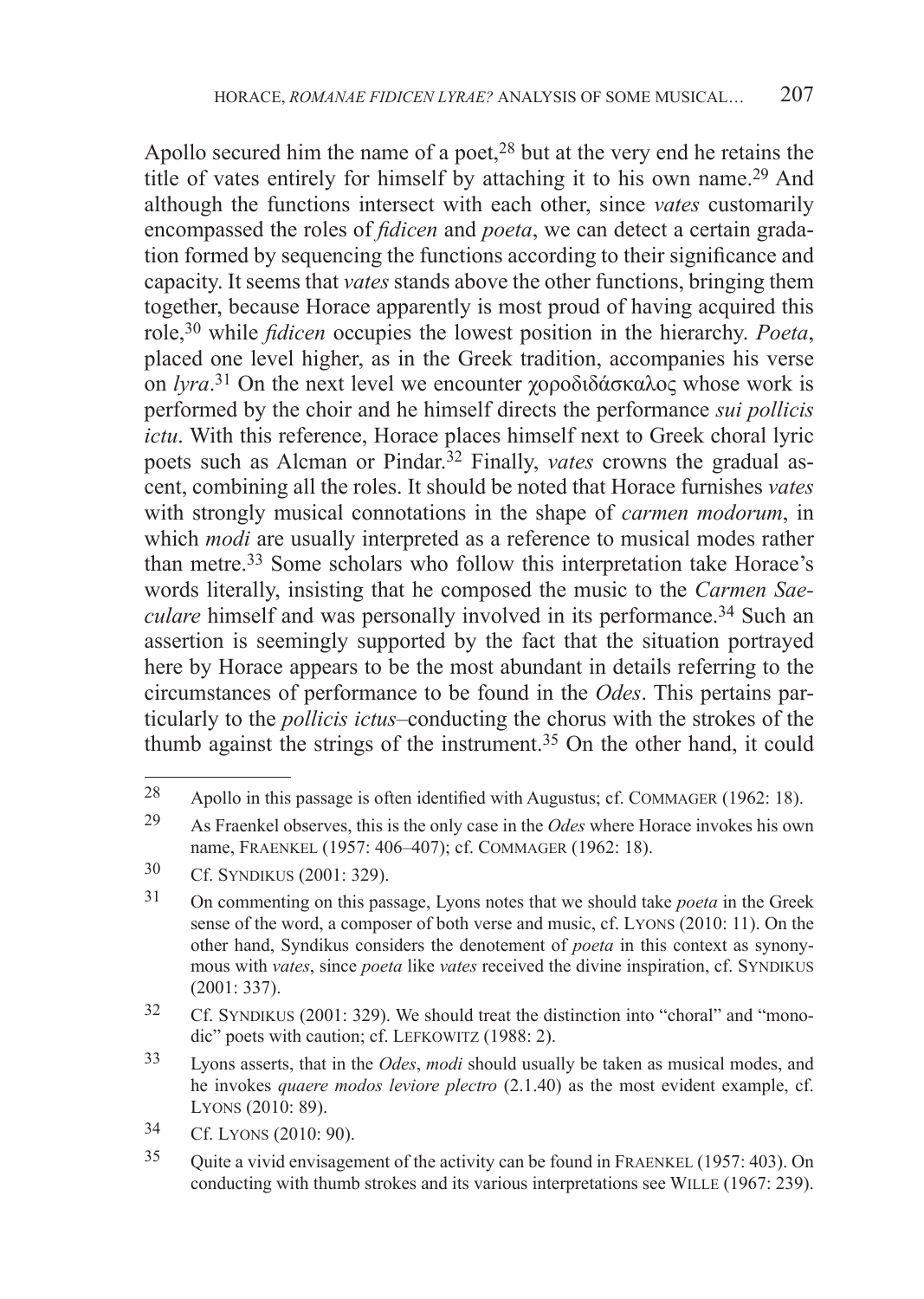also be suspected that the musical connotations of *vates* were employed purposefully in order to create an image of Horace in the likeness of the mythological Greek *vates* Orpheus and Amphion, who's remarkable singing skills earned them their fame. Finally, it should be emphasised that acknowledging Horace's powerful urge to promote his own image as a musical poet does not eliminate the possibility of the musical performance of his verse.36 In fact, the two things have little in common. Horace styles himself as a Greek lyric poet, at times, as in this case, choral, at times monodic.<sup>37</sup> Still this tells us nothing about the character of the music, provided it existed, that could have accompanied his poetry. It also hardly furnishes us with any arguments against its existence, except for perhaps the obvious fact that if his verse was indeed sung, Horace's self-creation would lose much of its metaphoric strength.

Before we proceed to analyse the characteristics of music provided in the verses of the *Odes*, there still is one aspect of Horace's self-portrayal as *vates* which is worthy of our attention. As was already mentioned with regard to the passages cited above, Horace frequently wishes to be perceived as a leader or at least someone who stood out, if not above, the common crowd.38 Similarly, he would like to take pride in himself for the primacy of his literary achievement, which is now usually identified as a "reinvention" of the lyric genre, and to this end he introduces the motif of *novitas*, securing for himself the attribute of *princeps*. <sup>39</sup> It has to be stressed that his professed innovation can not only be viewed as strictly adhering to the literary field, but that Horace also seems to adorn it with musical connotations, which again probably serve to form a connection between himself and Greek lyric poets. The most renowned pronouncement of Horace's poetical achievement included in *Ode* 3.30 also displays the most characteristic features of its musical aspects (3.30.10–14):

*Dicar, qua uiolens obstrepit Aufidus et qua pauper aquae Daunus agrestium regnauit populorum, ex humili potens* 

<sup>36</sup> Lowrie explores different possibilities of interpretation of *Ode* 4.6. with regard to the performance of the *Carmen Saeculare*, LOWRIE (2009: 86–87).

<sup>37</sup> Syndikus (2001 II: 89); Barchiesi even detects the binding of the two attitudes in *Ode*  4.6, cf. Barchiesi (1996: 9).

<sup>&</sup>lt;sup>38</sup> Hence χοροδιδάσκαλος, *secernunt populo*, etc. Cf. NISBET-RUDD (2004: 375); COMmager (1962: 308). On the so called "*primus*–Motiv" in other Roman authors see Wimmel (1960: 177).

<sup>39</sup> *Princeps* with regard to the imitation of Aeolian poetry is an exaggeration, since Catullus imitated Sappho beforehand, cf. Woodman (2002: 56).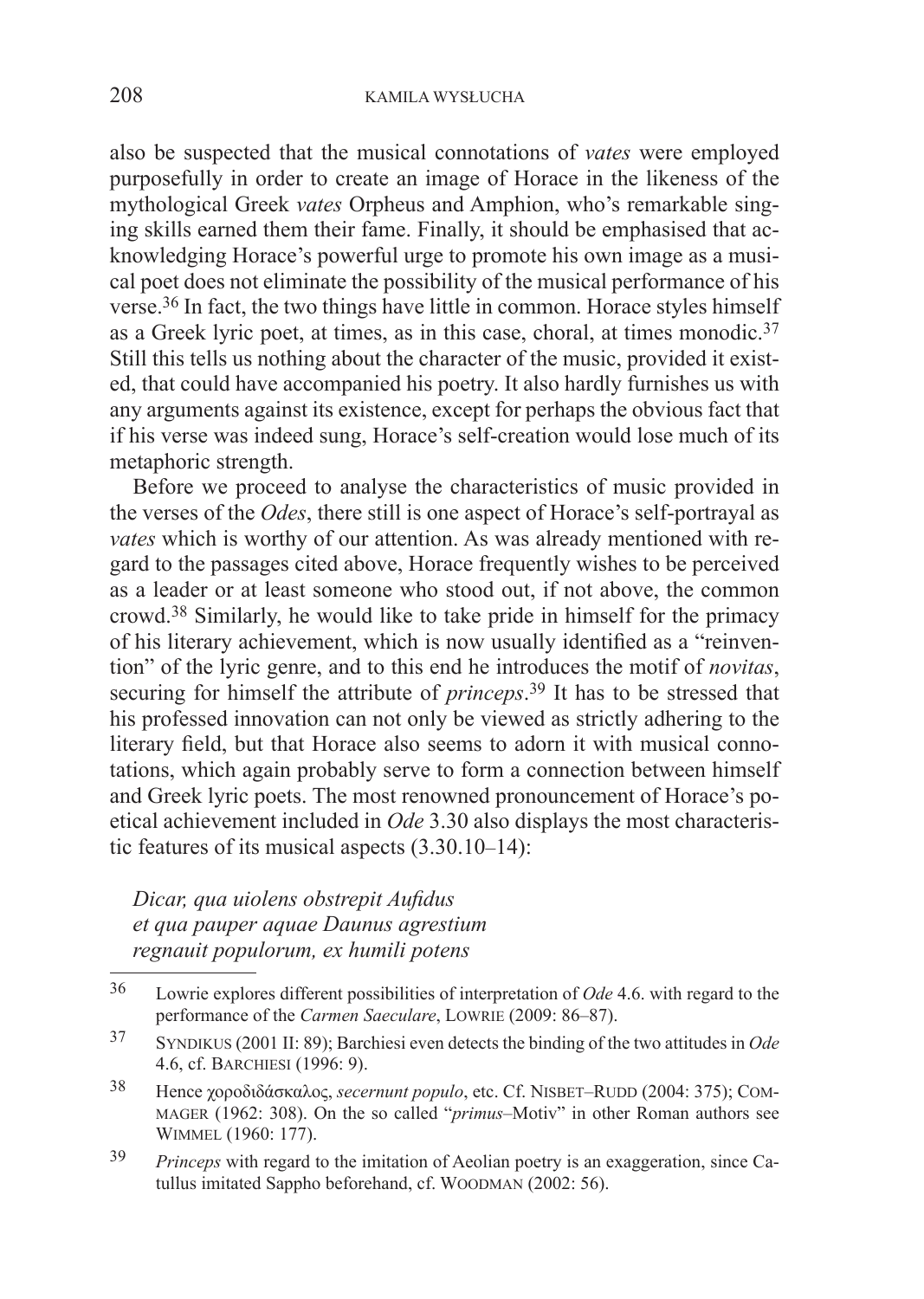## *princeps Aeolium carmen ad Italos deduxisse modos.*

Obviously the key word is *princeps*, as Horace expresses his pride on being the first one to achieve success. The subject of his achievement proves quite ambiguous in interpretation. Scholarly reflection indicate *modos* as an especially obscure element of Horace's declaration.40 Some of the earlier commentators saw *modi* as a reference to measures,<sup>41</sup> however such a rendition fails on the level of logic, since Horace employs overtly Greek metres and there is no explanation why he would claim otherwise. Unless we assume that Horace conceived a most inexplicable double hypallage, where *carmen* would be *Italum* and *modi–Aeolii*, we have to search for other meanings of *modi Itali*. Most of the more recent commentaries assert that *modi* refer to the melodic rather than rhythmic aspect of Horatian verse.<sup>42</sup> Nonetheless, the precise intention behind both *carmen* and *modi* cannot be easily guessed. Horace may be credited with introducing Greek lyric models to the Latin language and Roman themes, which he presumably has in mind while speaking of *Aeolium carmen* and *modi Itali*, but does he also allude to their actual musical execution, as it is often suggested,<sup>43</sup> or does he merely employ metaphors adorned with musical motifs, following the example of the Greek?44 Since there is no other mention of the *modi Itali* with regard to the *Odes*, we have to leave our speculations to the numerous interpretations. However, there is one original interpretation which may cast some light on the employment of musical motifs in this particular case. The interpretation, contrived by Hungarian scholars, suggest taking the phrase *princeps Aeolium carmen ad Italos deduxisse modos* as an allusion to *Aqua Iulia*, built before the publication of the first three books of the *Odes*. <sup>45</sup> The abundant references to water found in the preceding verses induce the scholars to discern in the *carmen Aeolium* a metaphor of water, rooted in the frequently occurring *topos* of poetry represented as a spring

<sup>40</sup> Cf. Lyons (2010: 87); Syndikus (2001 II: 264); West (2002: 264–265).

<sup>41</sup> Williams (1969: 151). Even West, although he admits that the metre in the *Odes* is Greek, chooses to render *modi* as measures and allows their melodic interpretation under the condition that they were truly performed to music, WEST (2002: 265).

<sup>42</sup> Cf. Nisbet–Rudd (2004: 375); Syndikus (2001 II: 264).

<sup>43</sup> Cf. Lyons (2010: 79).

<sup>44</sup> Taking Horace's words literally, some suggest that Horace set his *odes* to already existing Italian melodies, cf. NISBET–RUDD *ad. loc.*; LYONS (2010: 16).

<sup>45</sup> For the interpretation I am indebted to professor Takács László who suggested it to me and shared his article including the interpretation, Takács (2010).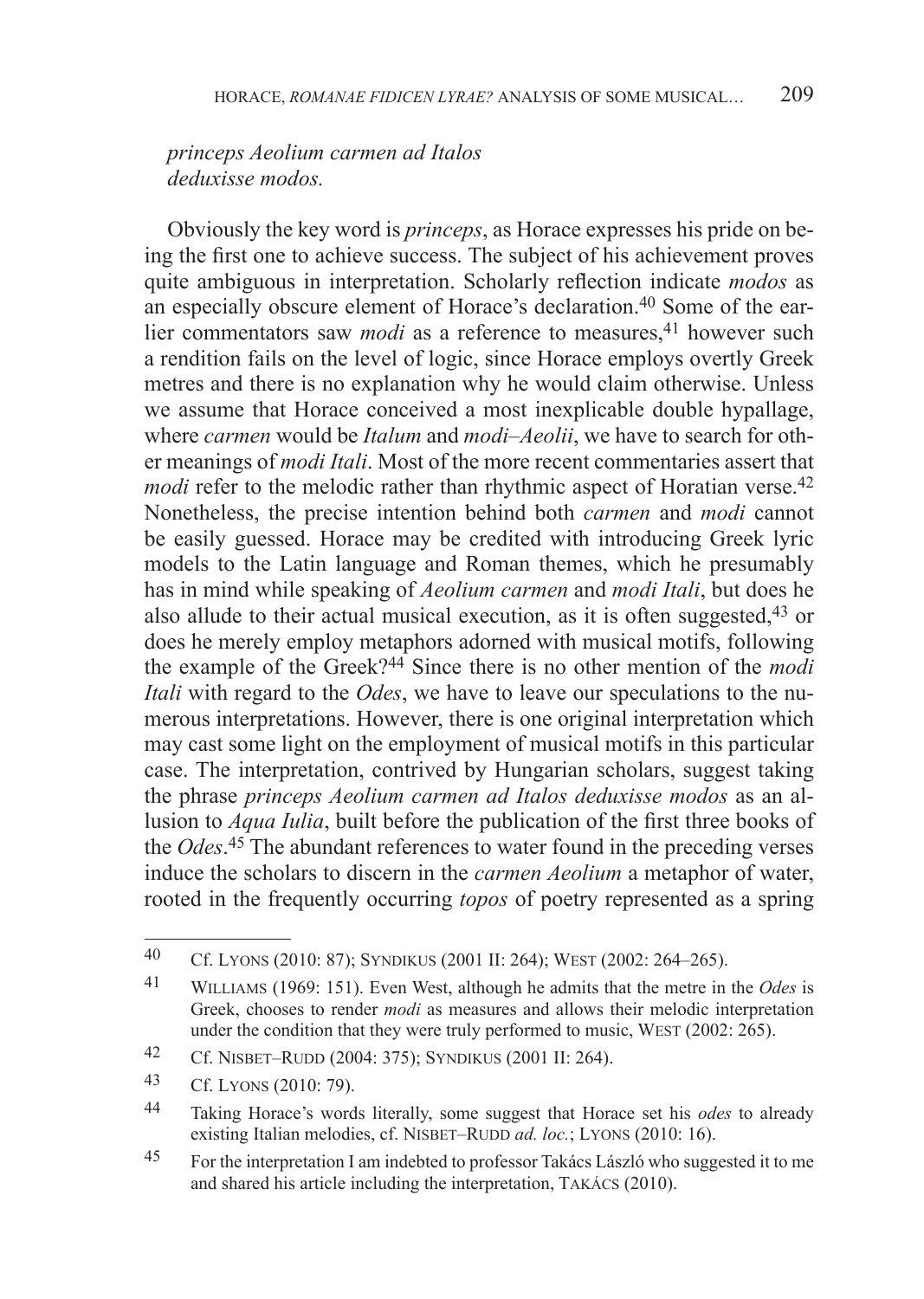or fountain.46 Horace leads the water of poetry, just like an aqueduct, from Greece to Italy. Now, according to Takács' rendition, *modi* can be perceived as land, as in *modus agri*– a measure of land.47 Despite some apparent limitations of such an interpretation (for instance, *modi* seen as land fail to convince), this approach to the ambiguous expression imparts a significant truth: Horace may actually focus much more on constructing the double-entendre than on the precision of his musical terminology.

Having analysed the selected passages from the *Odes*, I reach an entirely different conclusion to that which Lyons draws after presenting his interpretation.48 The parallels between the passages as well as the entanglement of the musical and poetical semantic field along with their consequential abstraction from the reality of any musical practice persuades me to regard the musical ambiance of the *Odes* as an intellectual concept contrived as a poetical device to serve a particular purpose. It appears that Horace's chief aim in employing the motifs is to distinguish himself from his Latin predecessors and possible epigones by constructing his own lyric character as a musical poet. Certainly, he was aware that such a poetic *persona* would be a novelty or at least an exception in the "post-performative" Roman culture, allowing him to enfold himself with an aura of much craved remarkableness and precedence. Not only did Horace wish to be perceived as a first Latin lyricist, he also desired to strengthen the association between himself and the poets of Lesbos by introducing himself as a musical poet in their likeness. At this point we have to observe that his musical references to Pindar and Callimachus are far less personal, while they participate in the conventional characteristic of the genre. The effectiveness of this self-portrayal can be evaluated on the basis of the testimony of Ovid<sup>49</sup> as well as the fact

<sup>46</sup> On water as a metaphor of poetry see Commager (1962: 11, 60). Following the interpretation of *Exegi monumentum* through the perspective of water–oriented metaphors, one could detect in *imber edax* an allusion to the envious critics of Horatian lyric, perhaps the elegists or other contemporary poets.

<sup>47</sup> On the meaning of *modus* in this context see *OLD s.v.*

<sup>48</sup> I would reverse the meaning of the opening two sentences of Lyons' conclusion, stating that "all the references are generalised or conventional rather than specific statements. They *do not* identify Horace, his instruments, his musical inspiration and his music." (Lyons (2010: 92)) Although conditionally, this may be closer to the truth than claiming that with his musical images Horace let on anything about the performance of his *Odes*.

<sup>&</sup>lt;sup>49</sup> Ovid appears to be the most reliable source of testimony concerning the practice of poetic performances of his day. In *Tristia* 4.10 Horace is named among other poets performing their compositions in the circle of their friends. Only his performance is presented in musical terms (*Tr*. 4.10.49–50): *et tenuit nostras numerosus Horatius aures,/ dum ferit Ausonia carmina culta lyra.* Undoubtedly, Horace would have liked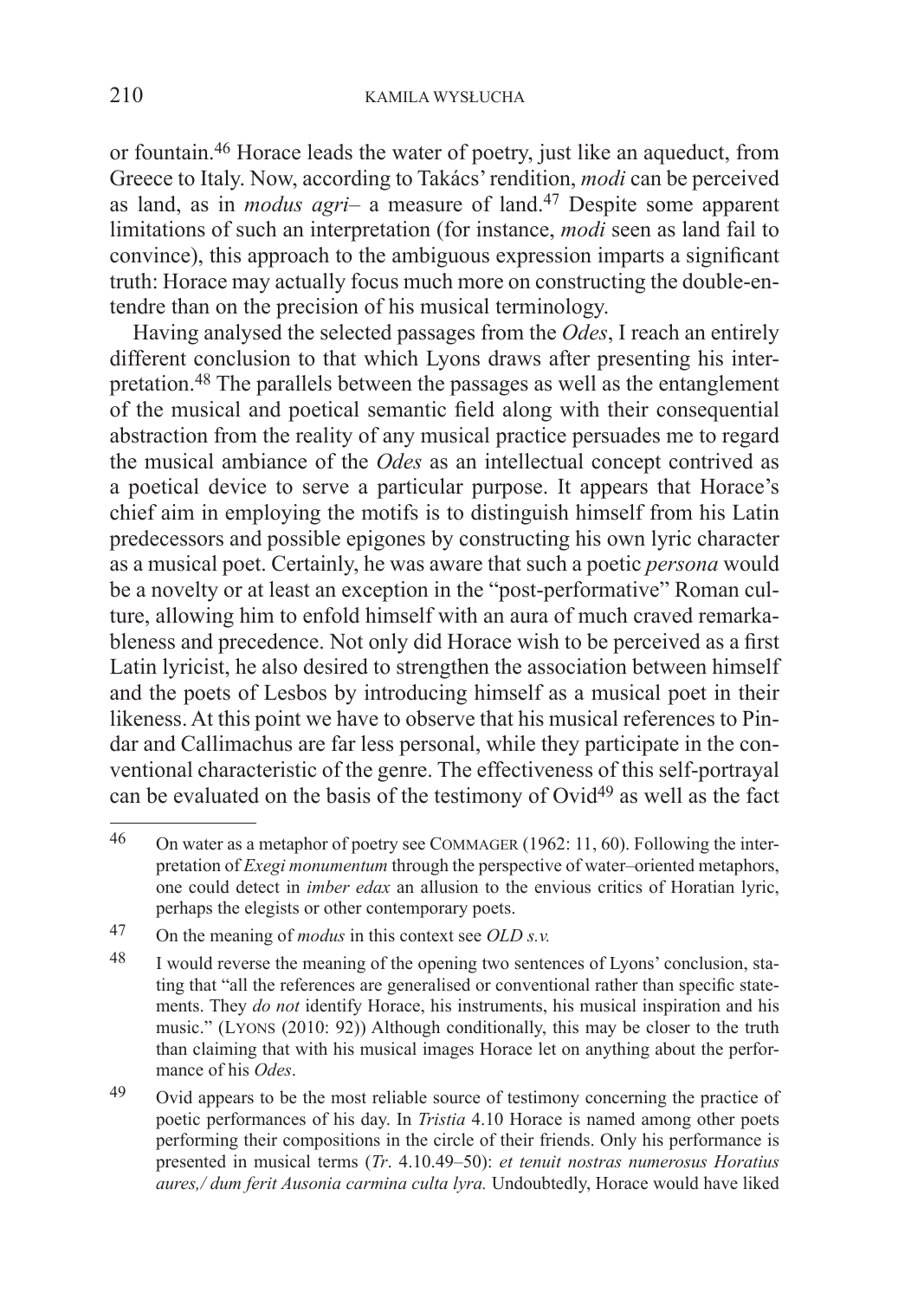that the debate over the musical practice alluded to in the *Odes* has been thriving but with so far inconclusive results. With respect to the nature and source of the musical references, many of the motifs plainly derive from the two preceding eras of Greek poetry, evidencing the role of convention in forging them. And although Horace creatively interacts with the tradition by employing the motifs in constructing his own lyric identity, it appears as if he did not aspire to elaborate on them, since he bases his writing to a large extent on the imagery and terminology customary for his Greek models. The most striking innovation in this respect–the opposition of *Latinum* and *Aeolium*–which pertains to Horace's reinvention of the lyric genre and its transplantation to Latin ground, uses of the musical context quite instrumentally, so to speak, with the emphasis clearly on the toponyms.

## **BIBLIOGRAPHY**

- Acosta–Hughes, Benjamin Lehnus, Luigi Stephens, Susan A. [Eds.]. 2011. *Brill's companion to Callimachus*. Leiden: Brill.
- Anderson, Warren. 1994. *Music and musicians in Ancient Greece*. Ithaca: Cornell University Press.
- Barchiesi, A. 1996. Poetry, Praise, and Patronage: Simonides in Book 4 of Horace's Odes. *Classical Antiquity*, 15 (1): 5–47.
- Bundrick, Sheramy. 2005. *Music and image in classical Athens*. New York: Cambridge University Press.
- Commager, Steele. 1962. *The Odes of Horace: a critical study*. New Haven: Yale University Press.
- Feeney, Denis. 2009. Horace and the Greek Lyric Poets. In: Lowrie, Michele [Ed.]. *Horace: Odes and Epodes*. Oxford: 202–231.
- Fraenkel, Eduard. 1957. *Horace*. Oxford: Clarendon Press.
- Harrison, Stephen. J. 2007. *Generic enrichment in Vergil and Horace*. Oxford: Oxford University Press.
- Jacobson, Howard 1974. *Ovid's Heroides*. Princeton: N.J.
- Jurewicz, Oktawiusz. 1986. *Quintus Horatius Flaccus. Ody i epody*. Wrocław: Zakład Narodowy im. Ossolińskich.
- Lefkowitz, Mary R. 1988. Who Sang Pindar's Victory Odes. *The American Journal of Philology*, 109 (1): 1–11.
- LIDDELL, SCOTT. 1996. *A Greek-English lexicon*. Oxford: Clarendon Press.
- Lowrie, Michele. 1997. *Horace's narrative Odes*. Oxford: Clarendon Press.
- Lowrie, Michele. 2009. *Writing, performance, and authority in Augustan Rome*. Oxford: Oxford University Press.

Lyons, Stuart. 2010. *Music in the odes of Horace*. Oxford: Aris & Phillips.

to be perceived in such terms, and Ovid's testimony provides proof of the success of Horatian self-creation.